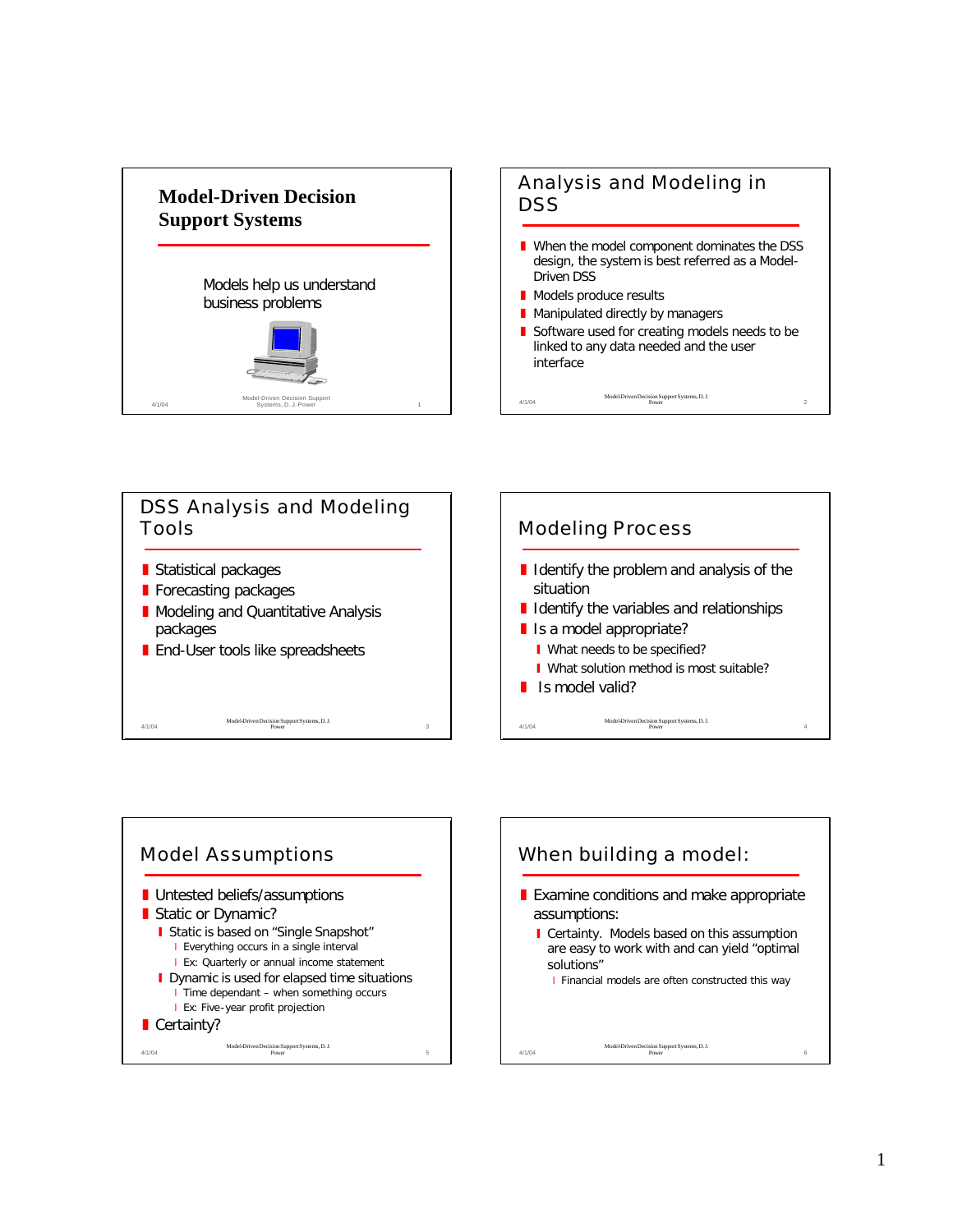





## Accounting and Financial Models

Model-Driven Decision Support Systems, D. J. Power 11

- **Break-Even Analysis**
- Budget Financial Models
- **Pro Forma Financial statements**
- Ratio Analysis

4/1/04

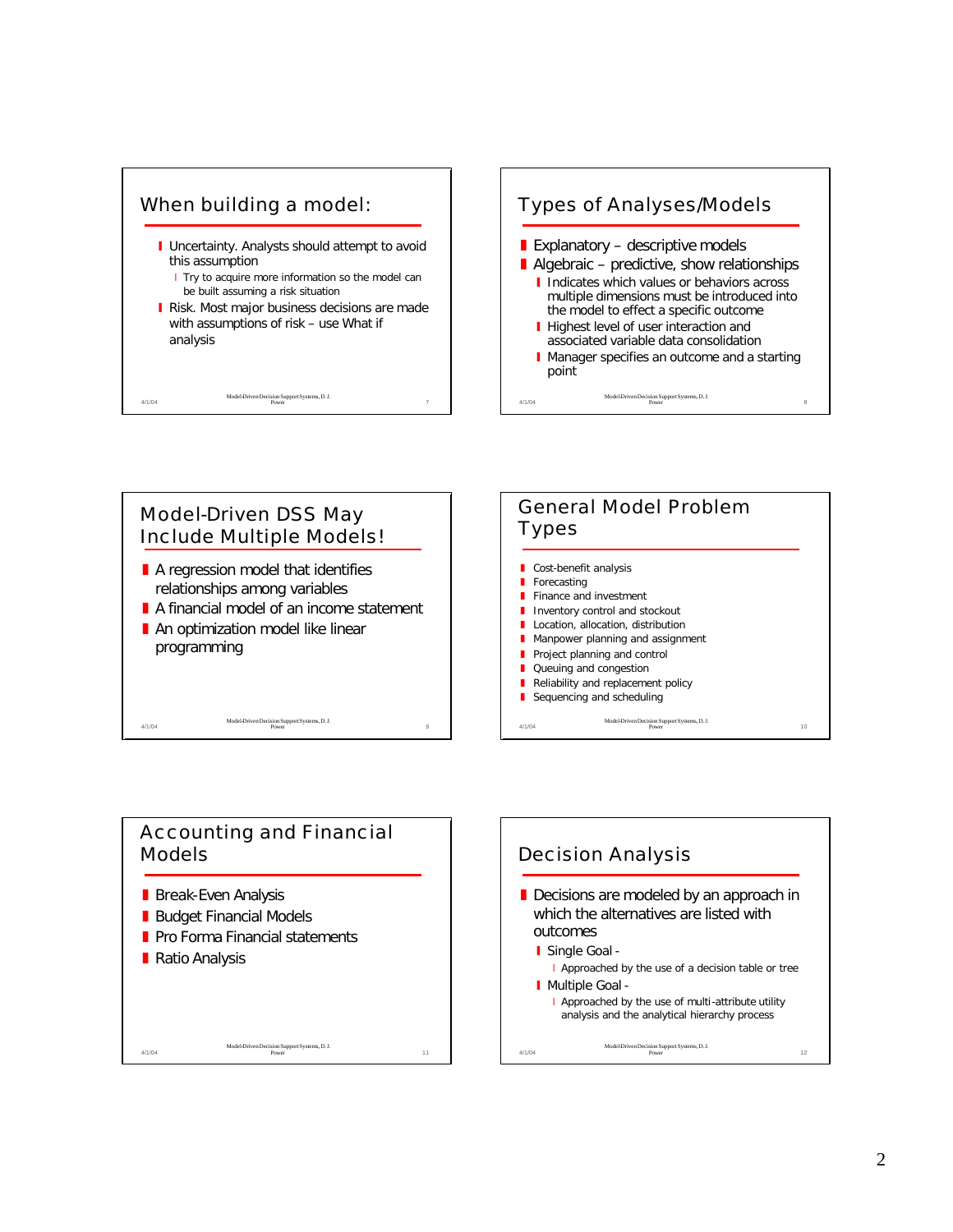









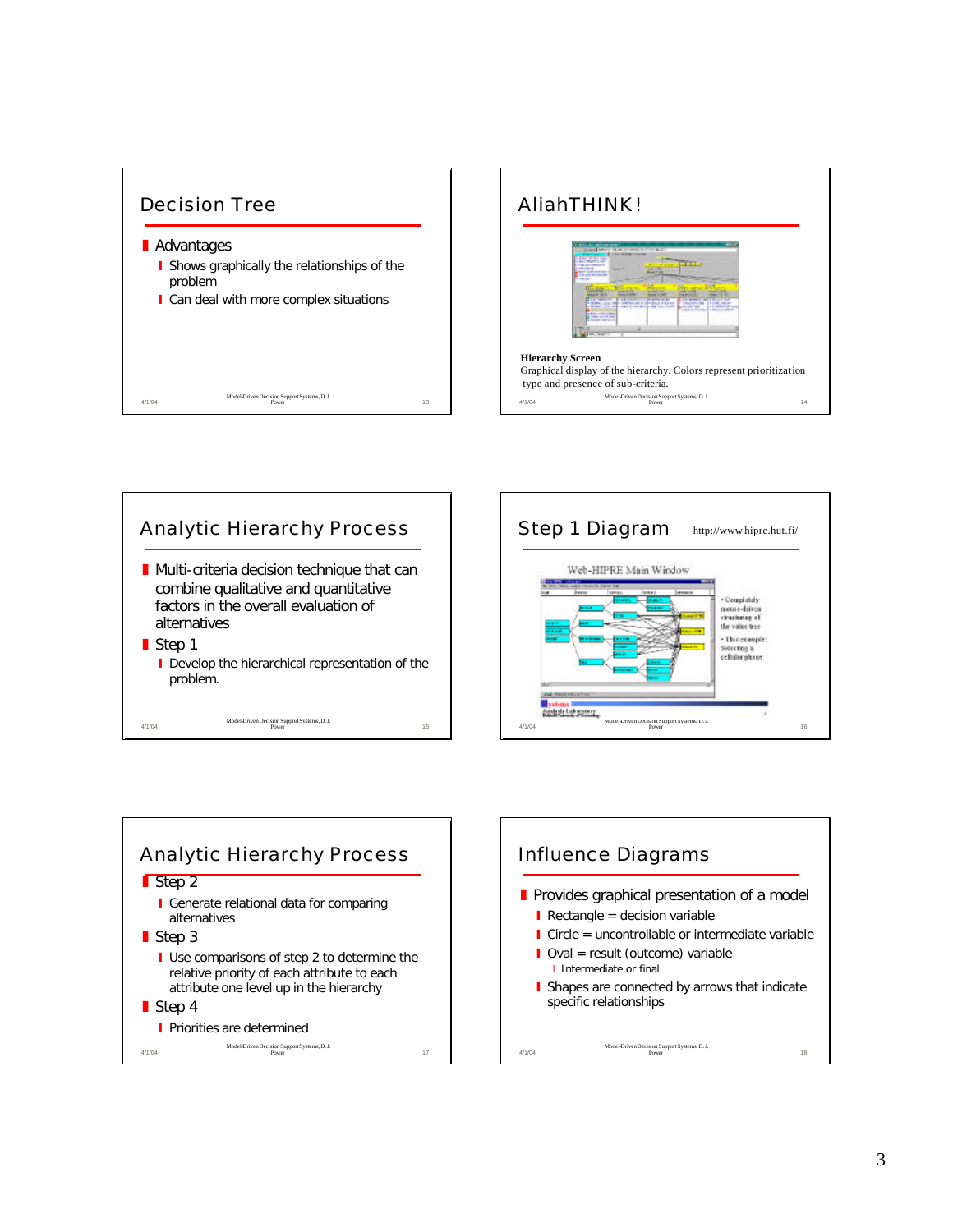